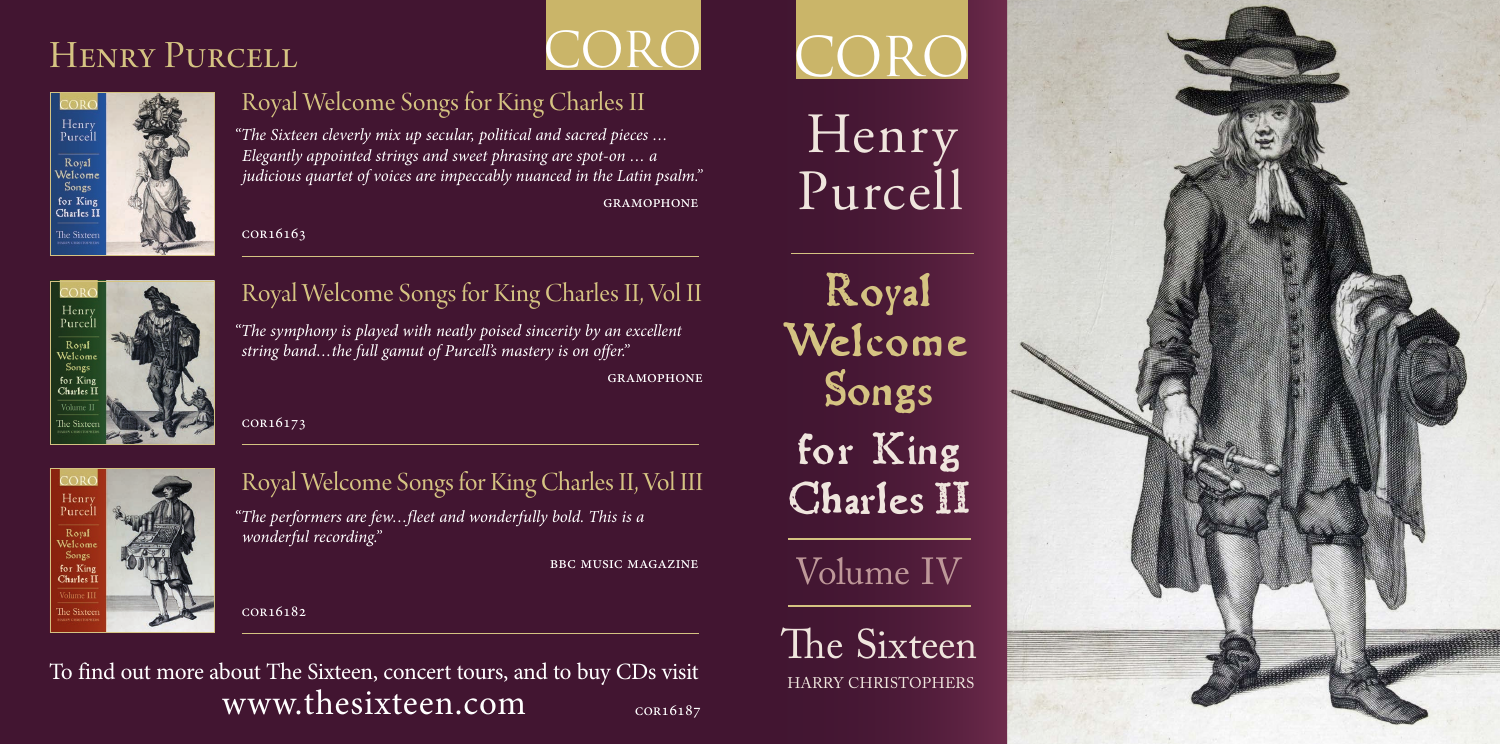Over the next few years, we are embarking on a series of recordings devoted to the musical genius of Henry Purcell. Although we do not know exactly when he was born, we do know from his memorial stone in Westminster Abbey that he died on 21 November 1695 when he was in his 37th year. At a mere 18 years old he succeeded Matthew Locke as the composer to His Majesty King Charles II, and from then on he rewarded us with church anthems of all descriptions, full, verse and ceremonial, countless songs, a plethora of catches (some bawdy, some highly political), various operas, incidental music to plays, fantasias and Welcome Songs or Birthday Odes. In this series, we will depict the wealth of Purcell's versatility, with each volume focusing on one or two of his Welcome Songs.

What are these Welcome Songs? Soon after the Restoration, it became the custom for the King to be entertained on his birthday, at New Year and, indeed, for other royal occasions such as birthdays and marriages. It was Purcell's job to write suitable odes for these occasions. Purcell not only had to delight his monarch but also had to keep his fellow musicians on board, singers and instrumentalists alike. His setting of the English language is second-to-none; he possessed an extraordinary talent for writing vocal lines that reflect not only verbal rhythms but also syllabic lengths and stress patterns. In the Welcome Song *The summer's absence unconcerned we bear*, we are rewarded with two fabulous alto arias over his trademark ground-bass settings. But whereas he could revel in verses from the scriptures or theatrical lyrics, like Psalm 27 *The Lord is my light* or the high-flown verse of Nathaniel Lee's play *Theodosius*, he often had to endure setting some poor poetry where the predictable scansion would test any composer. It is not only Purcell's vocal writing which is brilliant; his string writing is extraordinary. He had at his disposal the Twenty-Four Violins, a unique band of musicians, modelled on the French court orchestra but, unlike the French distribution of one violin, three violas and bass, Purcell preferred two violins, viola and bass. And he certainly gave them music of great variety, intensity and sheer joy to relish.

Purcell's genius abounds, not only through his Welcome Odes, theatre and sacred music, but also in his purely instrumental writing. He wrote a number of fantasias, and I have chosen the two *In nomine* settings, which also allowed me the excuse to include the original *Benedictus* from John Taverner's *Missa Gloria tibi Trinitas* written over a century before and from which the theme is based. These are quite simply astonishing pieces, full of extraordinary counterpoint and techniques of form which only someone of Purcell's skill can turn into music of intense emotion and expression.

This series has evolved from our residency at the Wigmore Hall in London, where we have had the pleasure of revelling in Purcell's extraordinary music and will continue to do so for some years to come. With my octet of singers, 12 strings (not as many as Purcell had at his disposal but nevertheless preserving the numerical ratio), two recorders, oboe and a continuo section comprising organ, harpsichord, theorbo and harp, we have so enjoyed committing Purcell's genius to disc and hope that you, the listener, get as much enjoyment from it as we did performing it.

Harry<br>animpers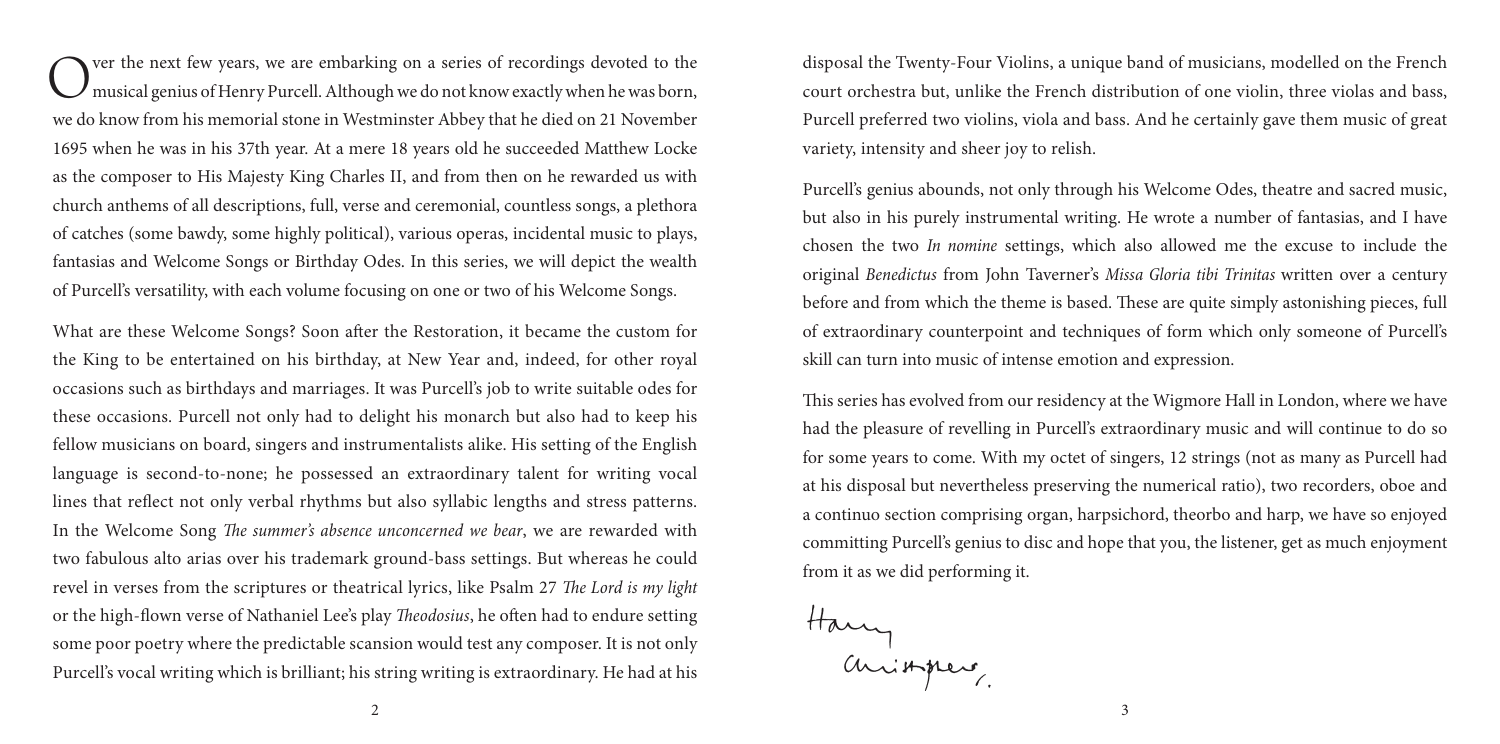| $\Box$              | Catch: God save our sov'reign Charles $Z250$ (c.1682)<br>Mark Dobell, Hugo Hymas, George Pooley tenor               | 1.04 |
|---------------------|---------------------------------------------------------------------------------------------------------------------|------|
| 2                   | WELCOME SONG: Swifter, Isis, swifter flow Z336 (1681)<br>Symphony / Swifter, Isis, swifter flow<br>Hugo Hymas tenor | 5.14 |
| $\lfloor 3 \rfloor$ | Land him safely on her shore<br>Ben Davies bass                                                                     | 1.10 |
| 4                   | Hark, hark! Just now my listening ears<br>Hugo Hymas tenor                                                          | 1.42 |
| $\sqrt{5}$          | Welcome, dread Sir, to town<br>Daniel Collins alto, George Pooley tenor, Stuart Young bass                          | 1.13 |
| $\boxed{6}$         | But with as great devotion meet<br>Ben Davies bass                                                                  | 0.55 |
| $\sqrt{7}$          | Your Augusta he charms with no lesser delight<br>Mark Dobell tenor                                                  | 1.00 |
| $\lfloor 8 \rfloor$ | The King whose presence like the Spring<br>Kirsty Hopkins, Katy Hill soprano                                        | 1.13 |
| 9                   | Then since, Sir, from you all our blessings do flow<br>Chorus                                                       | 2.03 |
| 10                  | <i>In nomine</i> Fantasia a6 Z746                                                                                   | 2.18 |
| $\boxed{11}$        | JOHN TAVERNER $(c.1490-1545)$<br>Benedictus (from Missa Gloria tibi Trinitas)                                       | 3.34 |
| $\overline{12}$     | In nomine Fantasia a7 Z747                                                                                          | 4.18 |

#### **Henry Purcell** (1659-95) **Selections from** *Theodosius,* **or** *The Force of Love 2606* **(1680)** *Marina*: Kirsty Hopkins *soprano* – *Flavilla*: Katy Hill *soprano 2nd Priest*: Hugo Hymas *tenor* – *3rd Priest*: Mark Dobell *tenor* – *Atticus*: Ben Davies *bass* **Prepare, prepare, the rites begin** 1.08 14  $\boxed{15}$  The gate to bliss  $2.36$   $\boxed{16}$  $\boxed{17}$  Now, now the fight's done  $2.19$   $\boxed{18}$ **Dream no more of pleasures past!** 1.30 **20 Ah! Cruel, bloody fate** 2.00 **Canst thou, Marina** 2.22 **Hark! Behold the heav'nly choir!** 2.37 **Sad as death at dead of night** 2.13 **Hail to the myrtle shade** 3.46 **The Lord is my light**  $Z55 (1683-4)$  11.06 Daniel Collins *alto*, Mark Dobell *tenor,* Ben Davies *bass* **WELCOME SONG: The summer's absence unconcerned we bear** Z337 (1682) **Symphony** 3.42 **The summer's absence unconcerned we bear** 3.14 Stuart Young *bass* – Daniel Collins *alto*, Mark Dobell *tenor,* Ben Davies *bass* **And when late from your throne Heaven's call you attend** 2.26 Daniel Collins *alto* **Ah! Had we, Sir, the power of art** 2.13 Kirsty Hopkins, Katy Hill *soprano,* Stuart Young *bass* **Happy while all her neighbours bled** 1.14 Daniel Collins *alto*, Hugo Hymas *tenor,* Ben Davies, Stuart Young *bass* **So happily still you your counsels employ** 3.14 Daniel Collins *alto*, Mark Dobell *tenor* **But those no more shall dare repine** 2.12 Mark Dobell *tenor* **Total Running Time** 75.37  $\boxed{21}$  $\sqrt{22}$  $\sqrt{23}$  $\sqrt{24}$  $\boxed{25}$  $\sqrt{26}$  $\overline{27}$  $\boxed{28}$  $\sqrt{29}$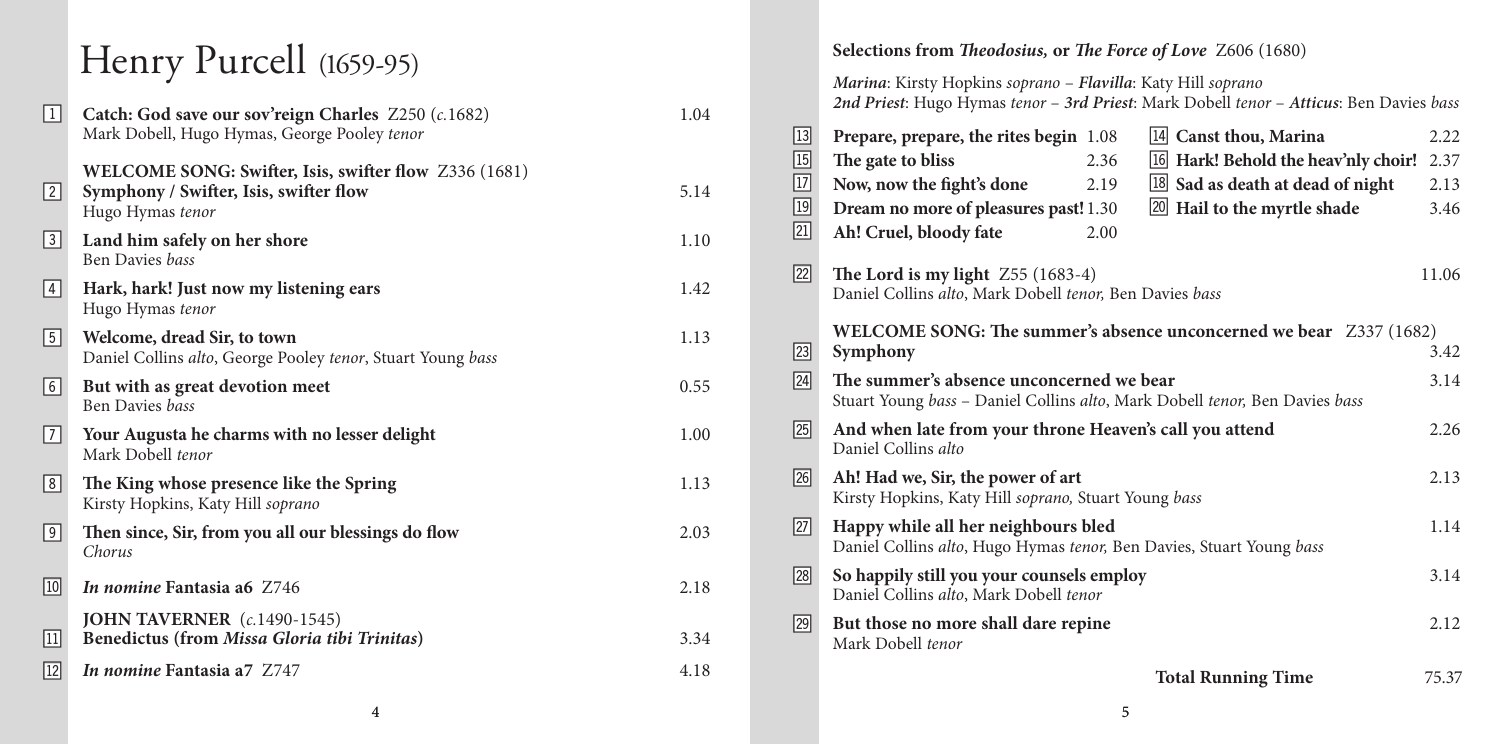# Royal Welcome Songs and Odes for King Charles II

 Henry Purcell was the most versatile European composer of his generation, turning his hand with nonchalant ease to everything from opera, theatre songs and court odes to church anthems, chamber music and bawdy catches. His wretchedly brief career – a mere two and a half decades – was influenced more than it should have been by the extreme volatility of politics in Britain under the Stuart monarchs at the close of the 17th century.

The early 1680s mark a moment when Purcell's virtuoso gifts take wing. At barely 20 years old he has taken the place of Matthew Locke, a master he greatly admired, as 'Composer for the Violins' at the court of King Charles II and becomes organist of Westminster Abbey. He writes his first music for the stage, at a period when no self-respecting London

theatre production is without its songs, dances and instrumental interludes to add sparkle and atmosphere to the show. At the Chapel Royal, meanwhile, he is perfecting the favoured form known as the 'symphony anthem', an elaborate hybrid of sung sacred text with sections for string ensemble couched in a style designed to appeal to a king who is very easily bored and, as a crypto-Catholic, attends Anglican worship from duty rather than devotion.

Roger North, a lawyer who wrote some valuable musical memoirs of this period, tells us that Charles "never in his life could endure any musick that he could not act by keeping the time". We can hear how easily Purcell starts the royal foot tapping in the anthem **The Lord is my light**, composed around 1683. After a slow introduction to its string symphony, the faster second section sets up what North calls "the step tripla" and this rhythm predominates throughout most of the score. Variety springs from the composer's treatment of the text, verses from Psalm 27, assigning some to soloists (the amazing bass John Gostling probably sang "Though an host of men were laid against me"), others to a vocal trio and only bringing in the full choir for the final *"Alleluia"*.

When the diarist John Evelyn attended the Chapel Royal he was displeased by "a Consort of Violins between every pause, after the French fantastical light way, better suiting a Tavern or a Playhouse than a Church". Purcell's supple, imaginative handling of this sacred style could just as easily adapt itself to the theatre and his chance came when, in 1680, he was commissioned to write the music for Nathaniel Lee's tragedy **Theodosius, or The Force of Love**, given its premiere at the Duke's Theatre in Dorset Garden. Opened nine years earlier, the house was noted for its handsome auditorium and a

deep stage area which gave a chance for spectacular scenic effects. It was ideally suited to the dramas of Nathaniel Lee, a playwright whose meteoric career ended in alcoholism and insanity, but who possessed an undoubted eye for tense, thrilling situations and a talent for writing the kind of high-flown verse which actors loved to declaim and audiences delighted to hear.

Two of Lee's recent plays had caused offence by touching on politically risky subjects and seeming to criticise King Charles for his notoriously loose morals. Though *Theodosius* reprises this latter topic in its story of a Byzantine emperor's unholy passion for Athenais, a young girl he has watched bathing, the tragedy brought its author back into favour. "All the Parts in it being perfectly perform'd, with several Entertainments of Singing compos'd by the Famous Master Mr Henry Purcell, made it a living and gainful Play to the Company." How closely did Lee and Purcell collaborate on the project? The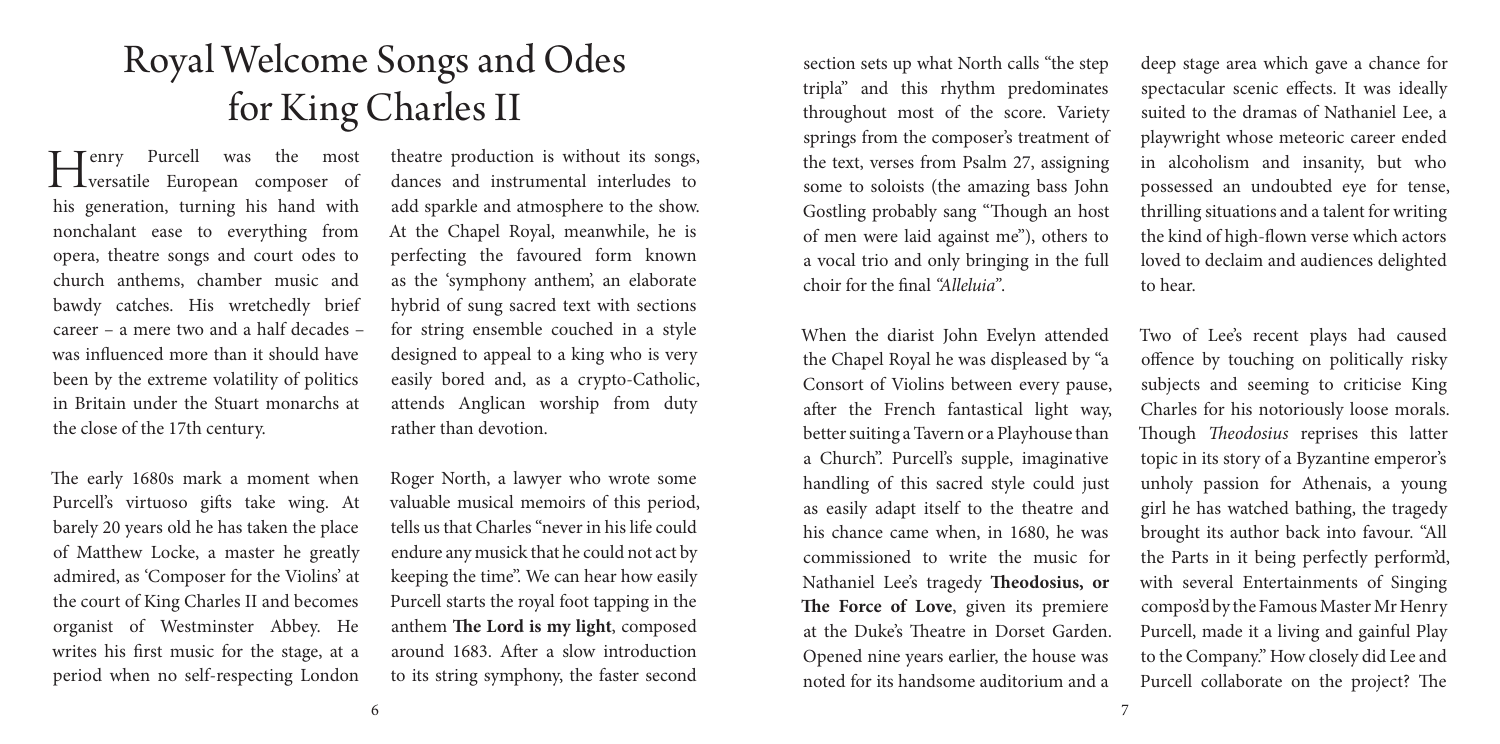*Theodosius* music is important not just for giving the young composer intensive experience of working in the theatre, but also because it appears more obviously integrated with the drama than in many of the plays to which he later contributed. Act I, for example, is framed between the priest Atticus's *Prepare, prepare, the rites begin*, its bass solo, joined later by tenor and alto, accompanied by mystic sounding recorders, and the superbly characterised *Canst thou, Marina*, an essentially operatic episode in which the Emperor's two sisters make ready to renounce the world and its temptations.

It was usual in the Restoration theatre for the play, whether tragedy or comedy, to be interspersed with contrasted instrumental introductions to each act. In addition, there was an overture or 'curtain tune' at the start and dances might feature elsewhere in the performance. Interestingly, no such orchestral material seems to exist for *Theodosius*. Purcell's focus here is entirely on the vocal element

and his song settings reveal a potent grasp of character and situation as the drama progresses. The bluff soldier Marcian, winning the heart of princess Pulcheria, is rewarded with *Now, now the fight's done*, contrasting two different kinds of death, a literal demise in battle and the much more preferable variety achieved through orgasm. *Sad as death at dead of night*, on the other hand, underpinned by a sombre bass line, recreates for us Athenais's looming fate, in which "virtue was betrayed by power and yielded to unlawful charms". A similar image of her as a sacrifice to male fickleness and opportunism conditions *Dream no more of pleasures past!.*

The mood changes with *Hail to the myrtle shade*, placed at the end of Act III as a lyrical interlude between two turbulent dramatic episodes. This delightfully artless, lilting melody shows Purcell's deftness as a songwriter, able to shift with the greatest of ease from a vein of tragic introspection to something almost like a folk tune, whistled by coachmen or hummed by kitchen maids. In his music for *Theodosius* we watch the composer displaying his playhouse wares in strokes of astonishing versatility. He surely hoped that further such commissions might soon come his way, but apart from a couple of songs for plays at Drury Lane it would be almost ten years before he made a serious impact as a master of music for the stage.

Absorbed as Purcell was by the cultural values of his own time, he never forgot his artistic heritage within a tradition of English music stretching back into the Tudor era. While at work on *Theodosius*, he found time, during the summer of 1680, to compose a sequence of fantasias for a consort of viols, by now an almost obsolete musical ensemble in an age when the trio sonata for violins and continuo was gaining primacy as a chamber music genre. Why Purcell turned to writing fantasias is not clear, but he set his idiosyncratic stamp firmly on the medium. To the 13 ultimately completed, he added

two of the type known as **In nomine**, complex contrapuntal experiments using a cantus firmus derived from a setting of the words "*In nomine Domini"* in Tudor composer John Taverner's **Missa Gloria tibi Trinitas**. Were the viol fantasias a kind of therapeutic diversion for Purcell during an exceptionally busy period in his working life? What comes across in his music from these years is an abundant confidence in the sheer range of his professional skills. These were to be further extended through the experience of writing court odes and Welcome Songs, those often laboriously sycophantic musical tributes to members of the royal family which became such a regular feature of Purcell's annual calendar as an official composer to the Stuart dynasty. In 1681 he was commissioned to set an anonymous ode, **Swifter, Isis, swifter flow**, which was probably intended to celebrate King Charles II's return to London after summoning his parliament to Oxford. This was a political masterstroke by the king. The Whigs, led by the sulphurous figure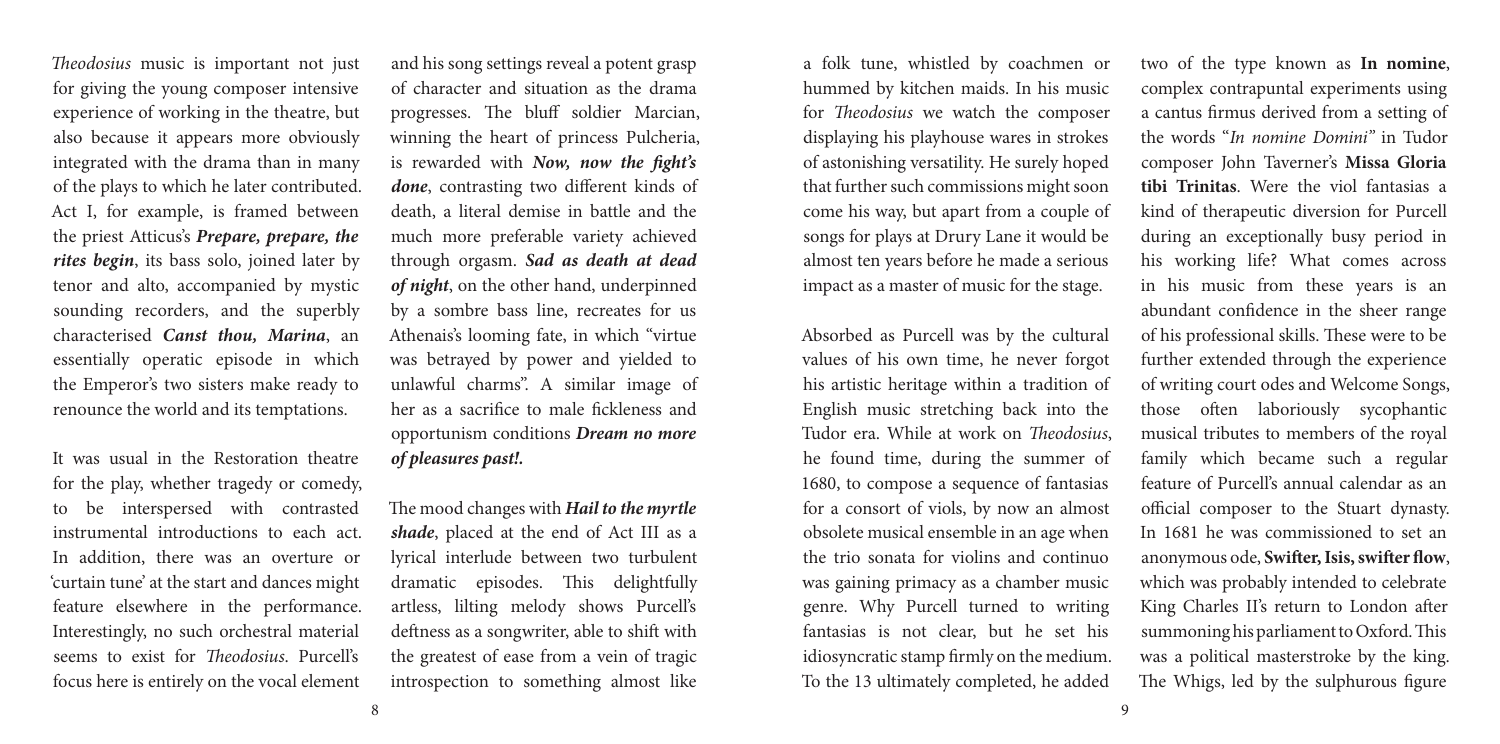of Lord Shaftesbury, menaced the throne's stability, so Charles determined to thwart them by invoking his royal prerogative of calling a parliament wherever he chose. Removing his opponents from their power base in the capital to loyal Tory Oxford, he donned his robes and crown to dissolve both houses, ruling as an absolute monarch for the last four years of his reign.

The poetry of Purcell's Welcome Song is routine enough but he transfigures it in music of remarkable inventiveness and sensitivity to instrumental colour. We catch the flow of the River Thames – called 'Isis' at Oxford – in the opening chorus, recorders bring a sensuous touch to the bass solo *Land him safely on her shore* and an oboe makes its Purcellian debut in the tenor's *Hark, hark! Just now my listening ears*. Purcell's beloved ground bass plays its part in two of the numbers and he has fun with the harmonic shifts in the closing chorus. The next year's Welcome Song, **The summer's absence unconcerned we bear**, has a similarly fulsome anonymous text. This time His Majesty, accompanied by his brother James, Duke of York, is coming home from Newmarket races amid a surfeit of peace and prosperity throughout the nation. Bass John Gostling is rewarded with yet another chance to display his stunning virtuosity in *Ah! Had we, Sir, the power of art* and the alto soloist enjoys a brace of ground bass settings. Yet the ode's scoring, in comparison with its forerunners, is somewhat more restrained. There's a sense throughout of Purcell getting to know his way around this particular Restoration musical form through a careful husbanding of his resources. In a few years Charles will be dead and his brother 'dismal Jimmy', who succeeded him as James II, driven into exile, but soon this same genre of courtly homage in music will draw from the composer some of his most lavish inventions in the six great odes written for Queen Mary.

Jonathan Keates © 2019

## 1 Catch: God save our sov'reign Charles Z250 (*c*.1682)

Mark Dobell, Hugo Hymas, George Pooley *tenor*

God save our sov'reign Charles, our faith's defender, Let all good men his laws and honour tender; Protect Queen Cath'rine, England's nursing-mother, Preserve York's duke, our King's illustrious brother: Who to his pious votes denies his hand, I pray for him too, but wish him out o' th' land.

## Welcome Song Swifter, Isis, swifter flow Z336 (1681)

## 2 Symphony / Swifter, Isis, swifter flow Hugo Hymas *tenor*

Swifter, Isis, swifter flow, Muster all your streams together, Then in a full body go And guard great Britain's monarch hither. Charles, the mighty sovereign, Great lord of the exhaustless main, From whose fountain every tide Your dead low waters are supplied.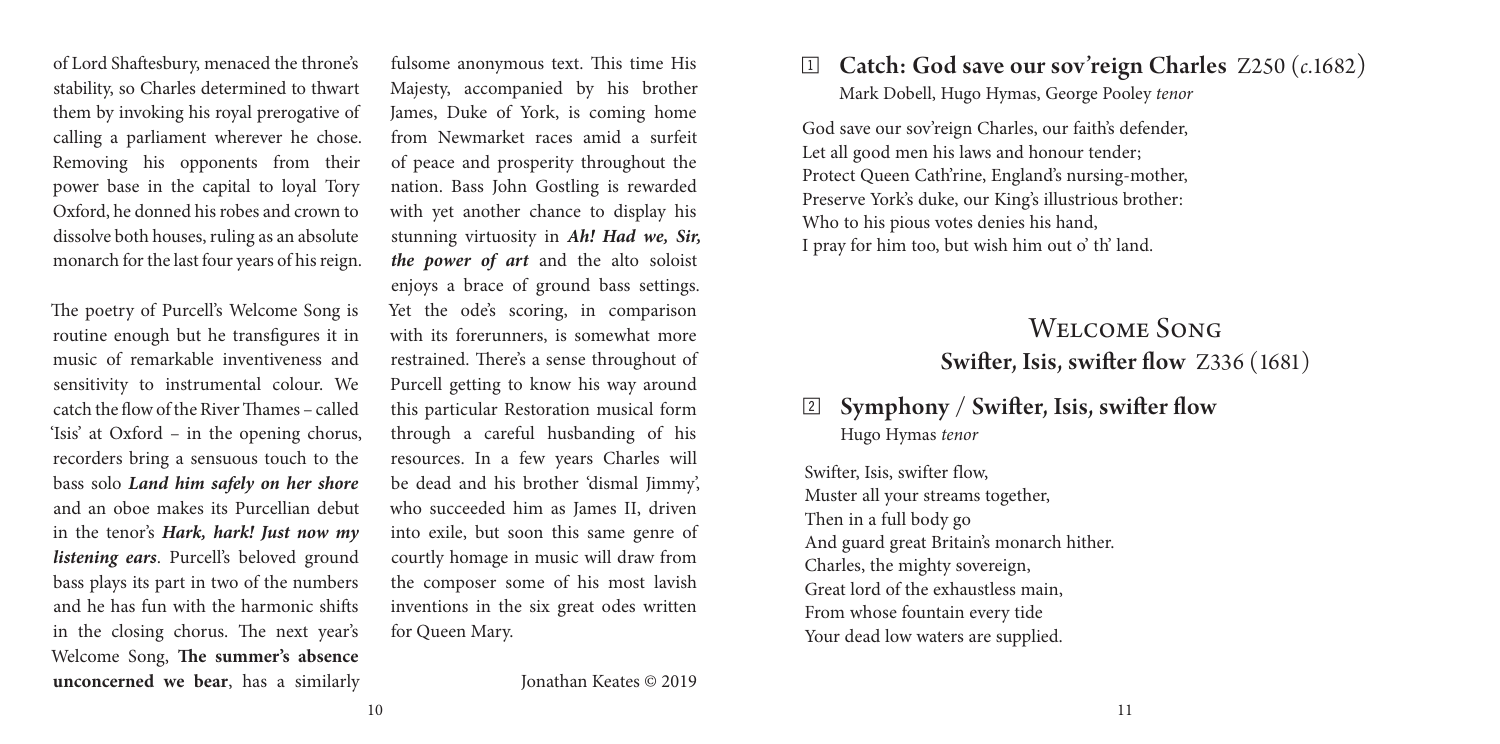#### 3 Land him safely on her shore Ben Davies *bass*

Land him safely on her shore, Who his long absence does deplore, He with joy her walls does fill, As high spring tides your channels swell, Fills her walls to that excess, As lovers' hearts with happiness, Tender lovers when returned To those dear arms whose loss they mourn'd.

#### 4 Hark, hark! Just now my listening ears Hugo Hymas *tenor*

Hark, hark! Just now my listening ears Are struck with the repeated sound Of labouring oars, and it appears, By growing strong, they're this way bound. See, see, it is the royal barge, Oh, how she does my eyes delight, Let bells ring, and great guns discharge, Whilst numerous bonfires banish night.

## 5 Welcome, dread Sir, to town

Daniel Collins *alto*, George Pooley *tenor*, Stuart Young *bass*

Welcome, dread Sir, to town, Thrice welcome to this your chief seat, Pensive at your retreat As joyful at your return. Though causeless jealousy May by the factious be broached, Your Augusta will never be From your kinder arms debauched.

## 6 But with as great devotion meet Ben Davies *bass*

But with as great devotion meet And fall at your returning feet, As those glad northern people run To welcome and adore the sun (Who, in their gloomy hemisphere For certain months does disappear) When they are told the pleasing news By him who first the glimmering views.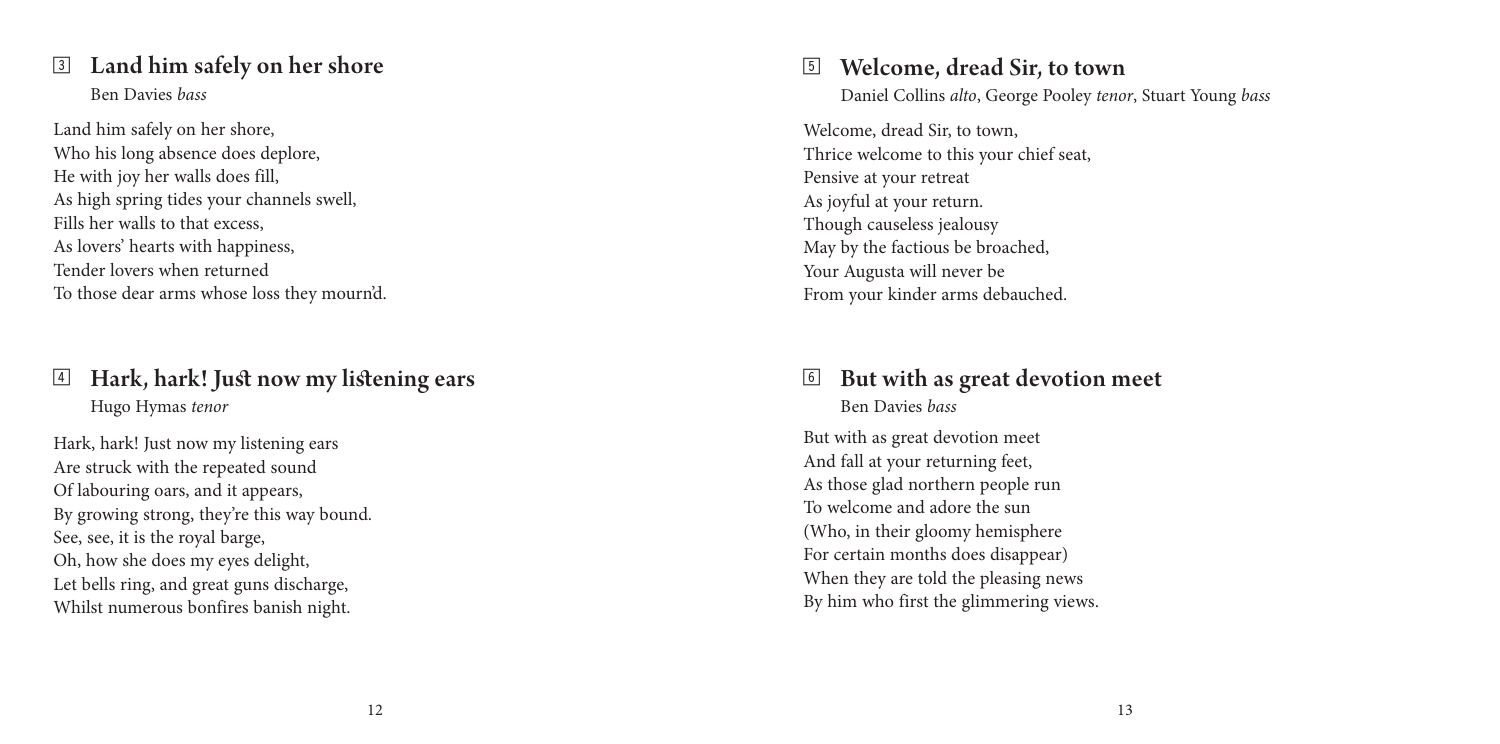### $\mathbb{Z}$  Your Augusta he charms with no lesser delight Mark Dobell *tenor*

Your Augusta he charms with no lesser delight Who tells her the King keeps his court here tonight.

## 8 The King whose presence like the Spring

Kirsty Hopkins, Katy Hill *soprano*

The King whose presence like the Spring, Recalls the beauty of each thing, Makes gay the town as that the field

And more delight and profit yield, Makes all our sorrows vanish quite, As day-break clears the face of night.

## 9 Then since, Sir, from you all our blessings do flow *Chorus*

Then since, Sir, from you all our blessings do flow, And a tribute of praise to the fountain we owe, 'Tis fit when the best of your subjects address, In music and song we our hearts should express, As rivers back into the ocean do run And a homage do pay where their streams first begun. May no harsher sounds e'er invade your blest ears, To disturb your repose or alarm our fears, No trumpet be heard in this place or drum beat, But in compliment or to invite you to eat,

Or this happy palace with any shouts ring But the loud acclamations of 'Long live the King!'

## **10** *In nomine* Fantasia a6 Z746

## $\mathbb{E}$  Benedictus (from *Missa Gloria tibi Trinitas*) JOHN TAVERNER (*c*.1490-1545)

*Benedictus qui venit in nomine Domini. Osanna in excelsis.* 

Blessed is he who comes in the name of the Lord. Hosanna in the highest.

## bn *In nomine* Fantasia a7 Z747

Selections from *Theodosius*, or *The Force of Love* Z606 (1680) (Nathaniel Lee)

## Prepare, prepare, the rites begin

*Atticus* 

Prepare, prepare, the rites begin, Let none unhallow'd enter in; The temple with new glories shine; Adorn the altar, wash the shrine, And purge the place from sin!

Marina: Kirsty Hopkins *soprano* Flavilla: Katy Hill *soprano* 2nd Priest: Hugo Hymas *tenor* 3rd Priest: Mark Dobell *tenor* Atticus: Ben Davies *bass*

*Second Priest*, *Third Priest* and *Atticus*  Prepare, prepare the rites begin …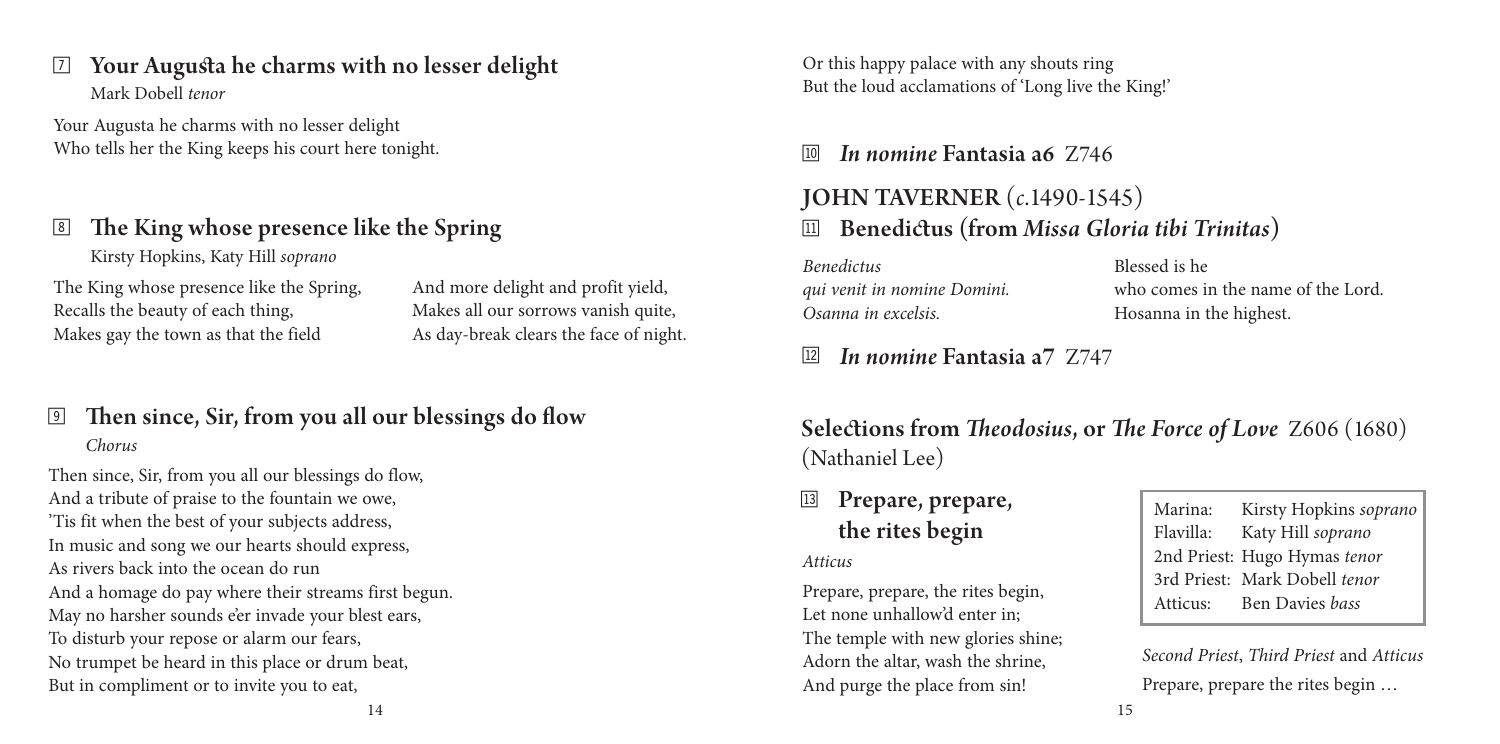## **14** Canst thou, Marina

#### *Atticus*

Canst thou, Marina, leave the world, The world that is devotion's bane; Where crowns are toss'd, and sceptres hurl'd, Where Lust and proud Ambition reign?

#### *Third Priest*

Canst thou thy costly robes forbear To live with us in poor attire? Canst thou from courts to cells repair To sing at midnight in our choir?

#### *Second Priest, Third Priest* and *Atticus*

Say, votaries, can this be done While we the grace divine implore, The world has lost, the battle's won, And sin shall never charm you more?

#### *Second Priest*

Can you forget your golden beds Where you might sleep beyond the morn, On mats to lay your royal heads, And have your beauteous tresses shorn?

#### *Atticus*

Can you resolve to fast all day, And weep and groan to be forgiv'n? Can you in broken slumbers pray, And by affliction merit heaven?

## $\boxed{15}$  The gate to bliss

#### *Marina*

The gate to bliss does open stand, And all my penance is in view; The world, upon the other hand, Cries out: 'O do not bid adieu!' Yet sacred sir, in these extremes, Where pomp and pride their glories tell; Where youth and beauty are the themes, And plead their moving cause so well; If aught that's vain my thoughts possess, Or any passion govern here But what divinity may bless, O may I never enter there!

#### *Flavilla*

What can pomp or glory do? Or what can human charms persuade? The mind that has a heav'n in view, How can it be by earth betray'd? No monarch full of youth and fame, The joy of eyes and nature's pride, Should once my thoughts from heav'n reclaim, Tho' now he woo'd me for his bride.

#### *Marina* and *Flavilla*

O haste then, and take us in, For ever lock religion's door, Secure us from the charms of sin, And let us see the world no more!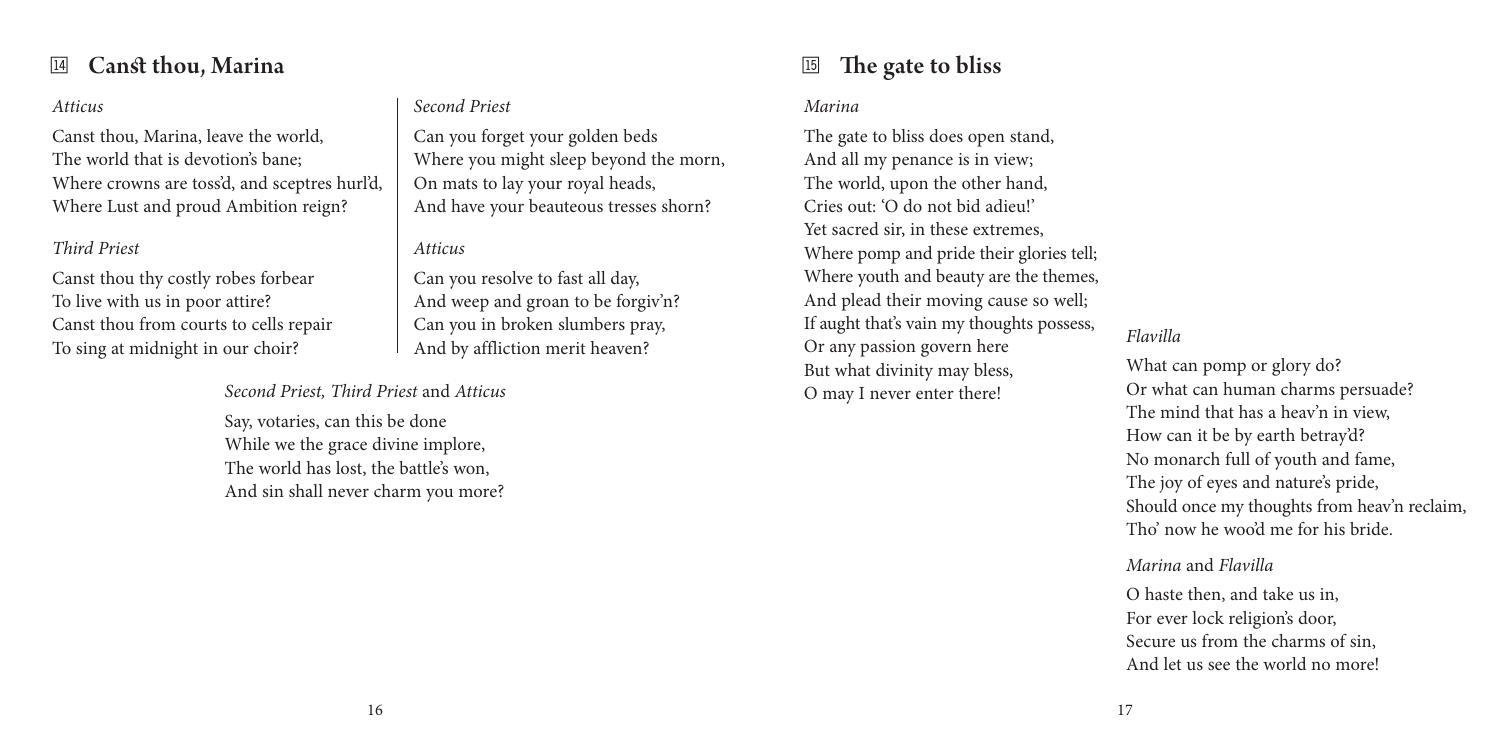## <sup>16</sup> Hark! Behold the heav'nly choir!

#### *Atticus*

Hark! Behold the heav'nly choir! They cleave the air in bright attire, And see his lute each angel brings, And Hark! Divinely thus he sings.

## $\mathbb{E}$  Now, now the fight's done Mark Dobell *tenor*

Now, now the fight's done, and the great God of war Lies sleeping in shades, and unravels his care; Love laughs at his rest, and the soldier's alarms, He drums and he trumpets and struts in his arms; He rides on his lance, and the bushes he bangs; And his broad bloody sword on the willow tree hangs.

Love smiles when he feels the sharp point of his dart, And he wings it to hit the grim god in the heart; Who leaves his steel bed and bolsters of brass For pillows of roses and couches of grass. His courser of lightning is now grown so slow That a Cupid i'the saddle sits bending his bow.

*Chorus*

To the Powers divine, all glory be given, By men upon earth and angels in heav'n.

## $18$  Sad as death at dead of night

Love, love is the cry; love and kisses go round, Till Phillis and Damon lie clasp'd on the ground. The shepherd too quick does her pleasure destroy. ''Tis abortive,' she cries, and 'He murders my joy.' But he rallies again with the force of her charms, And kisses, embraces and dies in her arms.

Katy Hill *soprano*, Ben Davies *bass*

Sad as death at dead of night, The fair complaining Celia sat, But one poor lamp was all her light, While thus she reason'd with her fate: 'Why should man such triumphs gain, And purchase joys that give us pain? Ah! What glory can ensue, A helpless virgin to undo?'

'Curse the night then, curse the hour When first he drew thee to his arms, When virtue was betray'd by power, And yielded to unlawful charms; When love approach'd with all his fires, Arm'd with hopes and strong desires, Sighs and tears, and ev'ry wile With which the men the maids beguile.'

## Dream no more of pleasures past!

Kirsty Hopkins, Katy Hill *soprano*, Mark Dobell *tenor*, Ben Davies *bass*

Dream no more of pleasures past! Since all thy torments are to come, The secret is made known at last, And endless shame is now thy doom; The false forsworn, alas, is gone, And left thee to despair alone. Who, that hears of Celia's pain, Will ever trust a man again?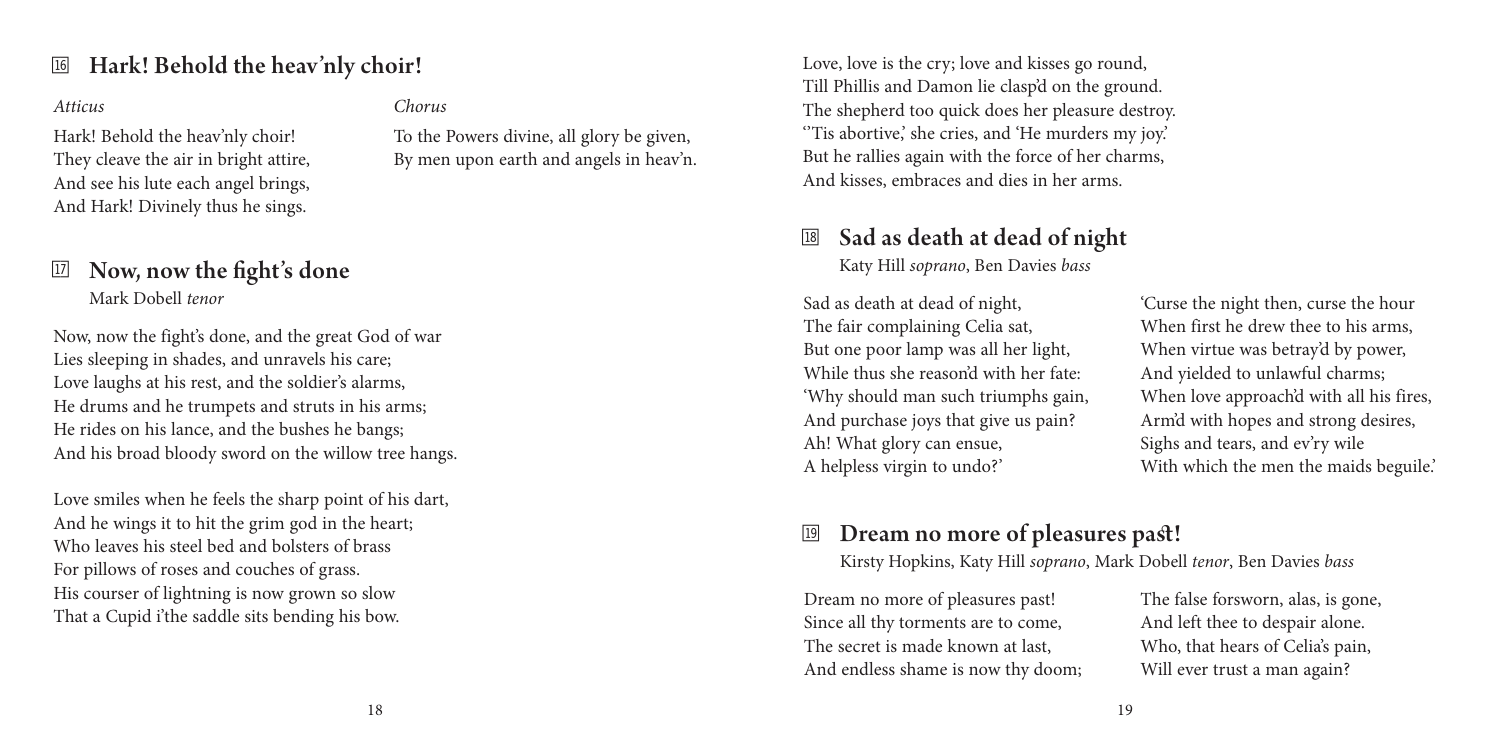## $\mathbb{Z}$  Hail to the myrtle shade

Katy Hill, Kirsty Hopkins *soprano*, Mark Dobell *tenor*, Ben Davies *bass*

Hail to the myrtle shade, All hail to the nymphs of the fields; Kings will not here invade, Tho' virtue all freedom yields. Beauty here opens her arms To soften the languishing mind, And Phillis unlocks her charms; Ah Phillis! Ah! Why so kind?

Phillis, the soul of love, The joy of the neighbouring swains; Phillis that crowns the grove, And Phillis that gilds the plains. Phillis that ne'er had the skill To paint, or to patch, or be fine; Yet Phillis whose eyes can kill, Whom nature has made divine.

Phillis whose charming tongue, Makes labour and pain a delight; Phillis that makes the day young, And shortens the livelong night. Phillis whose lips like May Still laugh at the sweets that they bring, Where love never knows decay, But sets with eternal spring.

cm Ah! Cruel, bloody fate Kirsty Hopkins *soprano*

Ah! Cruel, bloody fate, What can'st thou now do more? Alas! 'Tis now too late Philander to restore.

Why should the heav'nly powers persuade Poor mortals to believe That they guard us here Or reward us there Yet all our joys deceive?

Her poinyard then she took, And held it in her hand, And with a dying look Cried: 'Thus I fate command;

Philander, ah! My love I come To meet thy shade below I come,' she cried: 'With a wound so wide, There needs no second blow<sup>'</sup>

In purple waves her blood Ran streaming down the floor, Unmov'd she saw the flood, And blest the dying hour;

'Philander, ah Philander!' still The bleeding Phillis cried, She wept awhile And she forc'd a smile, Then clos'd her eyes and died.

## $\mathbb{Z}$  The Lord is my light Z55 (1683-4)

Daniel Collins *alto*, Mark Dobell *tenor*, Ben Davies *bass*

The Lord is my light, and my salvation; whom then shall I fear? The Lord is the strength of my life; of whom then shall I be afraid? Though an host of men were laid against me, yet shall not my heart be afraid; and though there rose up war against me, yet will I put my trust in him. For in the time of trouble he shall hide me in his tabernacle; In the secret place of his dwelling, and set me up upon a rock of stone. And now shall he lift up mine head; above mine enemies round about me. Therefore will I offer in his dwelling an oblation with great gladness; I will sing and speak praise unto the Lord. Alleluia.

Psalm 27: 1, 3, 5–7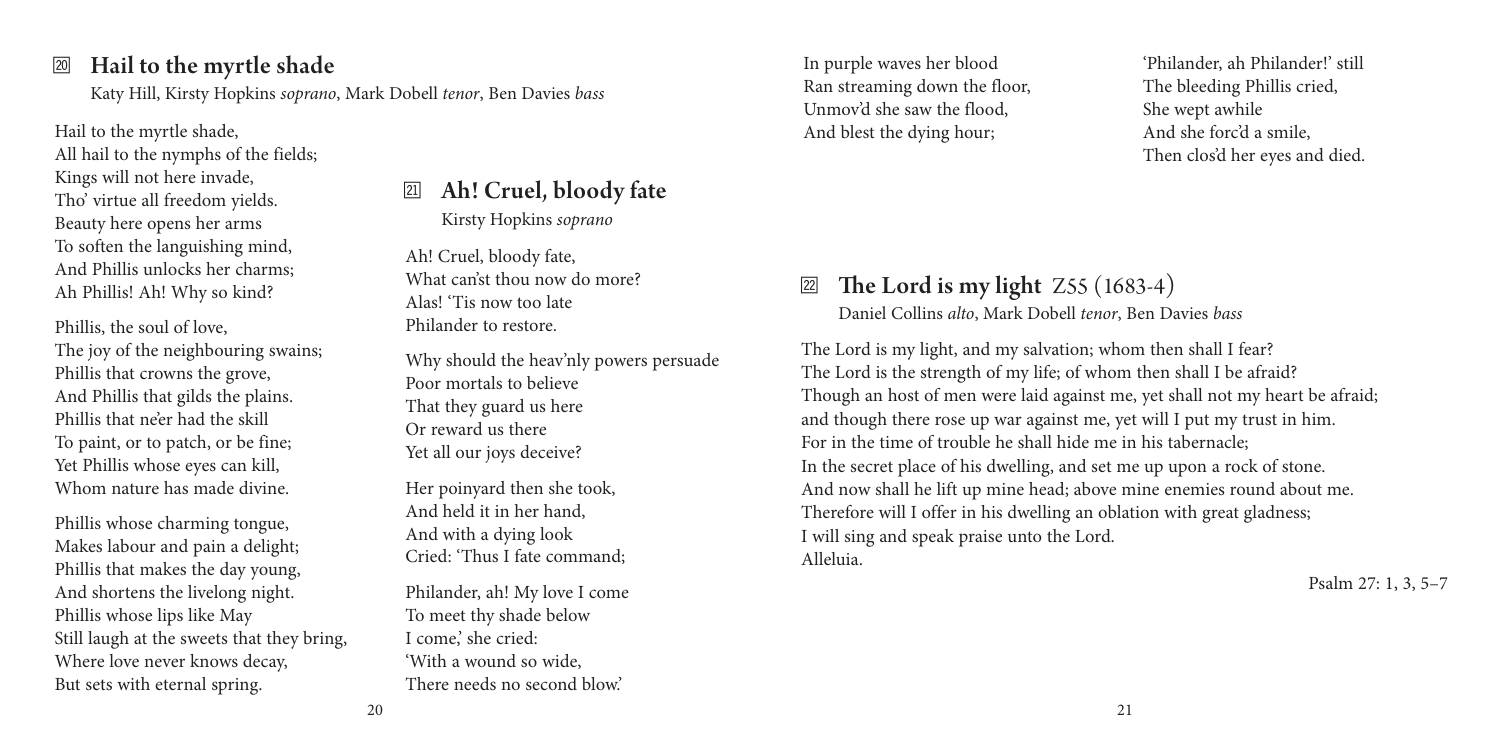## Welcome Song The summer's absence unconcerned we bear Z337 (1682)

## <sup>23</sup> Symphony

#### cp The summer's absence unconcerned we bear Stuart Young *bass*

Daniel Collins *alto*, Mark Dobell *tenor*, Ben Davies *bass*

The summer's absence unconcerned we bear Since you, great Sir, more charming fair appear, Scattering the mists of faction with our fear. Shine thus for many years, and let the sight Your friends encourage and your foes affright, Like Joshua's sun, with undiminished light.

## <sup>25</sup> And when late from your throne Heaven's call you attend Daniel Collins *alto*

And when late from your throne Heaven's call you attend, In peace let your crown on the next head descend, Let no sham pretences give birth to a guilt Which would injure the blood of the Martyr was spilt.

## <sup>26</sup> Ah! Had we, Sir, the power of art

Kirsty Hopkins, Katy Hill *soprano*, Stuart Young *bass*

Ah! Had we, Sir, the power of art To grant the wishes of our heart, Your long and glorious reign should be One entire piece of harmony. No day should an ill aspect wear, But, smooth as seas when calms appear, All hearts should smile as at that hour When you from exile blest our shore, And the ill omens o'er us placed Should vanish with the time that's past. Then would we conclude that our Isle, which of old Was the Fortunate called, had her name but foretold By some learned bard, who in times past foreknew How in ages to come she'ld be happy in you.

## $\mathbb{Z}$  Happy while all her neighbours bled

Daniel Collins *alto*, Hugo Hymas *tenor*, Ben Davies, Stuart Young *bass*

Happy while all her neighbours bled, Their countries harassed and untilled, When Peace to you for shelter fled, Her garners with rich plenty filled,

When all the blessings of her train Were at her feet an off'ring laid, When fearless she did plough the main And reap rich harvests of her trade.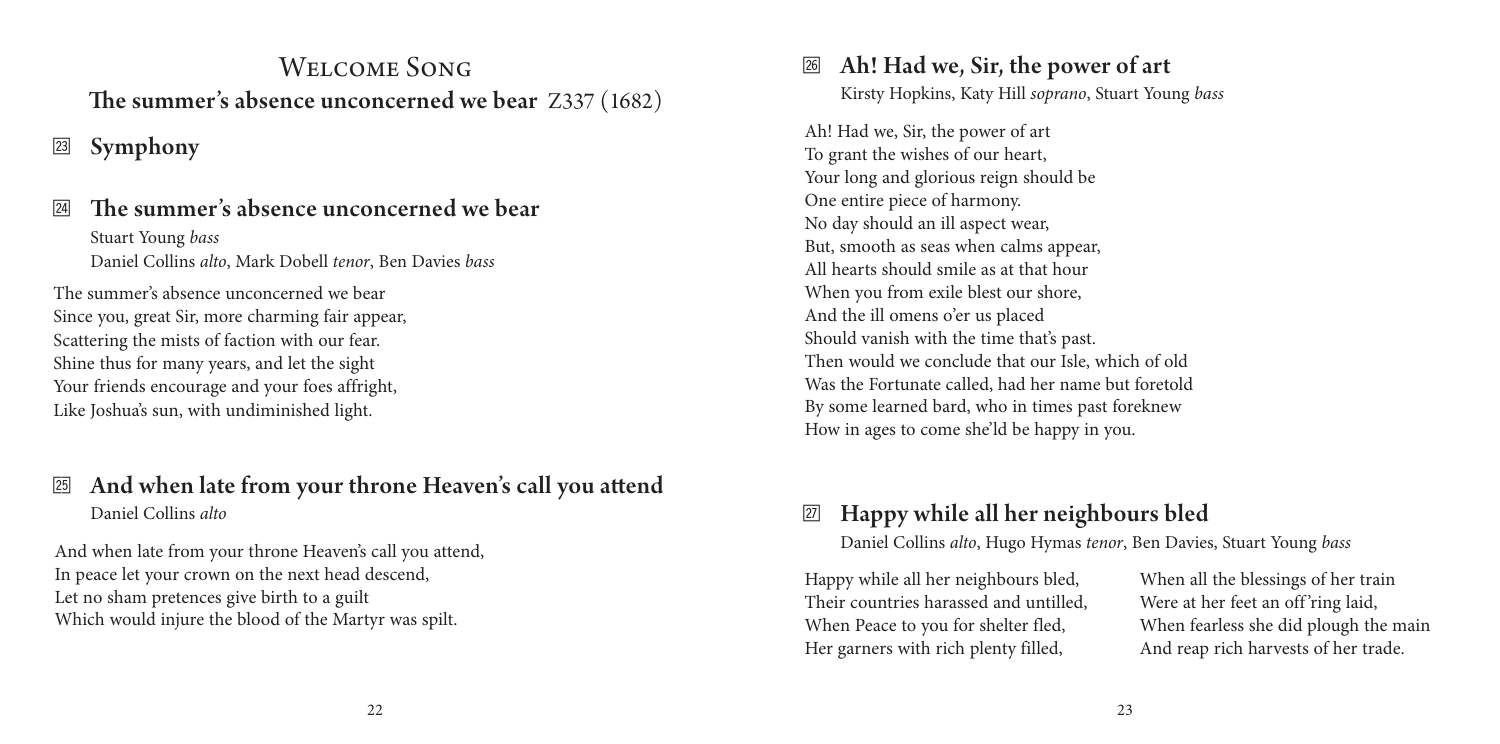#### $\boxtimes$  So happily still you your counsels employ Daniel Collins *alto*, Mark Dobell *tenor*

So happily still you your counsels employ, More blessings than all the whole world we enjoy; But amidst all our stores some who surfeit on peace The infection had spread of a mortal disease: To the plague of rebellion the mischief was growing And the life of the State to your conduct is owing.

These had by their ill usage drove The beauteous Nymph long since away, Had she not, vanquished by your love, Charmed in your soft embraces lay.

## $\mathbb{E}$  But those no more shall dare repine Mark Dobell *tenor*

But those no more shall dare repine, Nor shall she ever hence remove, But totally now her heart resign And always to you constant prove. Britannia shall now her large empire bestride And over the seas she unrivalled shall ride, Sole Emperess she the vast flood shall command And awe the great blustering Hectors at land. Thus strongly secured, mighty Sir, on your throne, By all nations feared, and beloved of your own, If of Heaven we could such a bounty obtain, From our own stock of years we would lengthen your reign.

*•*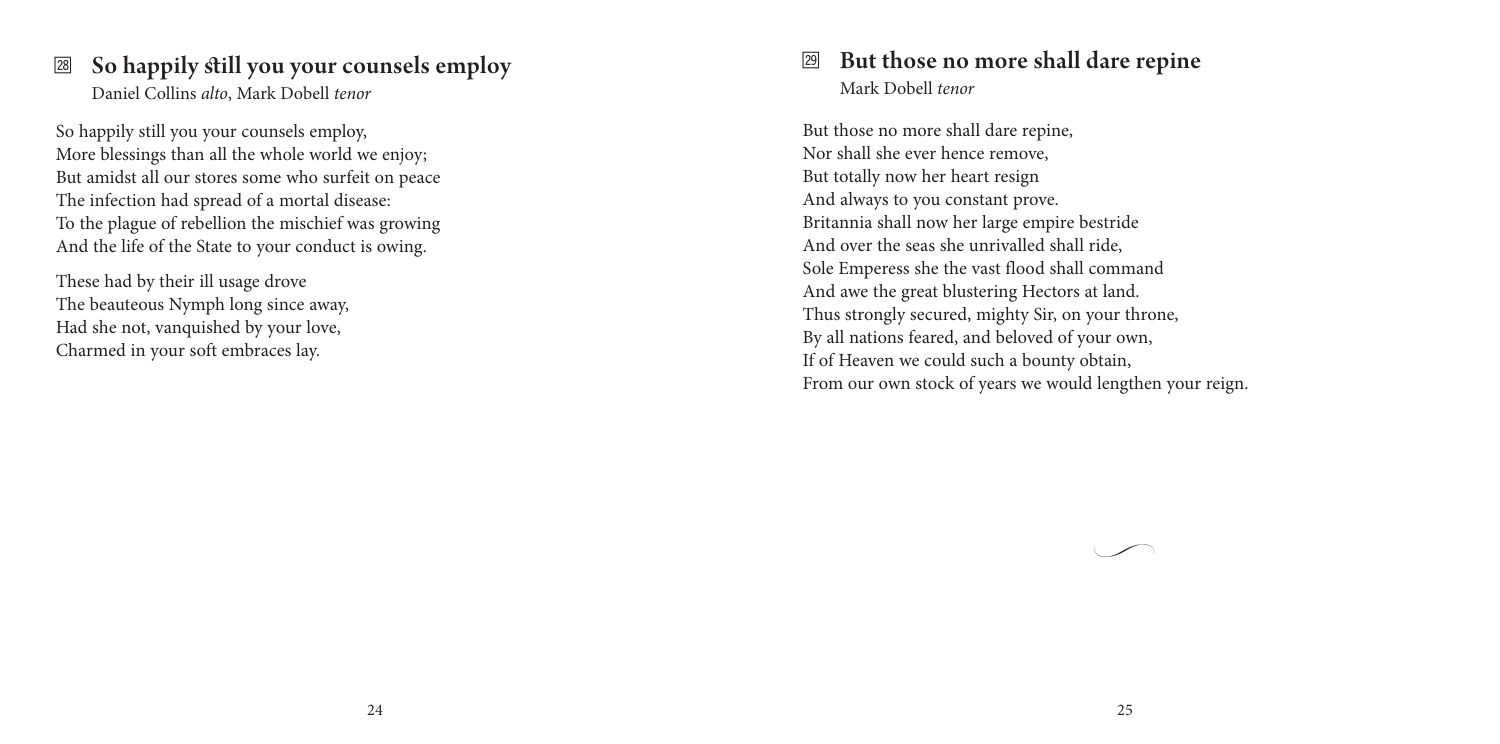## On the cover:

# Marcellus Laroon's *Cryes of the City of London*

The death of Oliver Cromwell and the Restoration of Charles II made the thoroughfares of London festive places once again, renewing the street life of the metropolis. When the Great Fire of 1666 destroyed shops and markets, an unprecedented horde of hawkers flocked to the city from across the country to supply the needs of Londoners. Among the first Cries to be credited to an individual artist, Marcellus Laroon's *Cryes of the City of London Drawne after the Life* were on a more ambitious scale than had been attempted before, permitting sophisticated use of composition and greater detail in costume.

Hawkers were portrayed not merely as representative types but each with a distinctive personality, revealed through their movement, their attitudes, their postures, their gestures and their clothing, according to the wares they sold. Perhaps influenced by Bonnart's *Cries de Paris*  and Carraci's drawings in Bologna, Laroon's Cries possessed more vigour and individuality than those that had gone before, reflecting the dynamic renewal of London at the end of the 17th century.

Such was their success, Laroon's original set of 40 designs commissioned by the entrepreneurial bookseller Pierce Tempest in 1687 was quickly expanded to 74 and continued to be reprinted from the same plates until 1821.

Living in Bow Street, Covent Garden, from 1680 until his death in 1702, Laroon sketched those he came to know in his years of residence there. Expanding the range of subjects beyond hawkers and watchmen, he included street performers, a prostitute, tricksters, dubious clergymen and other

hustlers. For the first time, the swagger and the performance that is essential to success as a street trader was manifest.

The details of Marcellus Laroon's life are scarce and conjectural. A Frenchman born in the Hague, Laroon was reputedly an acquaintance of Rembrandt as a young man. He may have become drawing master to King William III when he came to London, but was primarily employed as a costume painter in the portrait studio of Sir Godfrey Kneller. According to Bainbrigg Buckeridge, author of the earliest history of English painting, entitled *An Essay Towards An English School of Painters*, Laroon was 'an exact Draftsman but chiefly famous for Drapery, wherein he exceeded most of his contemporaries.'

Unlike the highly formalised portraits upon which he was employed by Kneller, Laroon's *Cryes of the City of London Drawne after the Life* demonstrate an inventive variety of pose and vigorous spontaneity of composition. Each subject

is permitted individual attention with close observation to the detail of their clothing as an integral expression of their identity. Portrayed with an unsentimental balance of stylisation and realism, all Laroon's figures are presented with grace and poise, even if they are wretched.

Since Laroon's designs were ink drawings produced under commission to Pierce Tempest, he achieved little personal reward or success from the subsequent exploitation of his creations, earning his day-to-day living by painting the drapery for Kneller's aristocratic portraits and then dying of consumption at the age of 49.

Yet, through widening the range of subjects of the Cries to include all social classes as well as preachers, beggars and performers, Marcellus Laroon left us a shrewd and exuberant vision of the variety of London street life in his day.

© *The Gentle Author's Cries of London* published by Spitalfields Life Books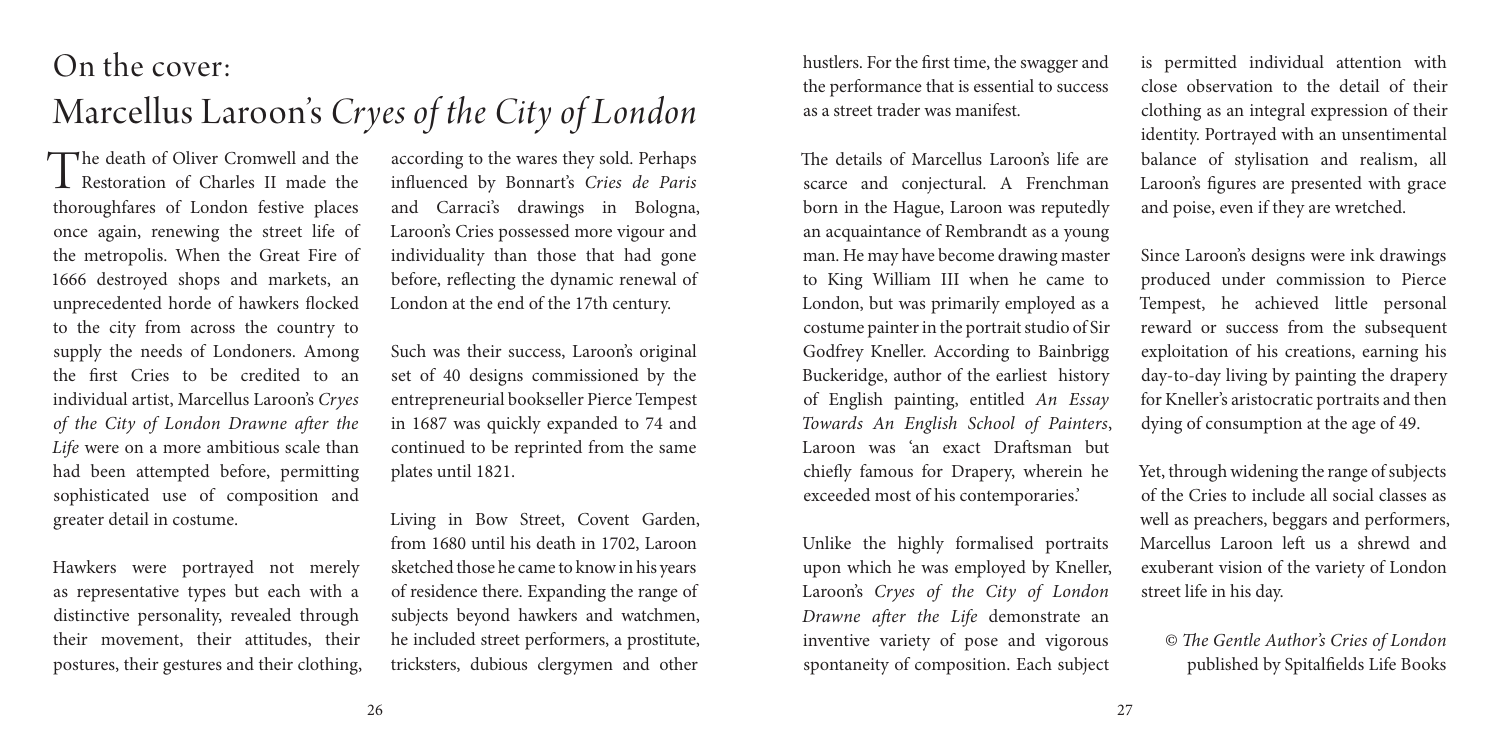

# teen

SOPRANO Katy Hill Kirsty Hopkins

ALTO Daniel Collins

**TENOR** Mark Dobell Hugo Hymas George Pooley

BASS Ben Davies Stuart Young VIOLIN 1 Sarah Sexton *leader* Sarah Moffatt Sophie Barber

VIOLIN 2 Daniel Edgar Jean Paterson Nia Lewis

VIOLA Martin Kelly Jane Norman Oliver Wilson

CELLO Joseph Crouch Imogen Seth-Smith Jonathan Rees

28

RECORDER Rebecca Miles Ian Wilson

OBOE Hannah McLaughlin THEORBO David Miller

HARP Frances Kelly

ORGAN / **HARPSICHORD** Alastair Ross

Harry Christophers stands among today's great champions of choral music. In partnership with The Sixteen, the ensemble he founded almost 40 years ago, he has set benchmark standards for the performance of everything from late medieval polyphony to important new works by contemporary composers. His international influence is supported by more than 150 recordings and has been enhanced by his work as Artistic Director of Boston's Handel and Haydn Society and as guest conductor worldwide.

The Sixteen's soundworld, rich in tonal variety and expressive nuance, reflects Christophers' determination to create a vibrant choral instrument from the blend of adult professional singers. Under his leadership The Sixteen has established its annual Choral Pilgrimage to cathedrals, churches and

other UK venues, created the *Sacred Music* series for BBC television, and developed an acclaimed period-instrument orchestra. Highlights of their recent work include an Artist Residency at Wigmore Hall, a large-scale tour of Monteverdi's *Vespers of 1610*, and the world premiere of James MacMillan's Symphony No. 5, *'Le grand Inconnu'*; their future projects, meanwhile, comprise a new series devoted to Purcell and an ongoing survey of Handel's dramatic oratorios.

Harry has served as Artistic Director of the Handel and Haydn Society since 2008. He was also appointed as Principal Guest Conductor of the City of Granada Orchestra in 2008 and has worked as guest conductor with, among others, the London Symphony Orchestra, the BBC Philharmonic, the San Francisco Symphony Orchestra and the